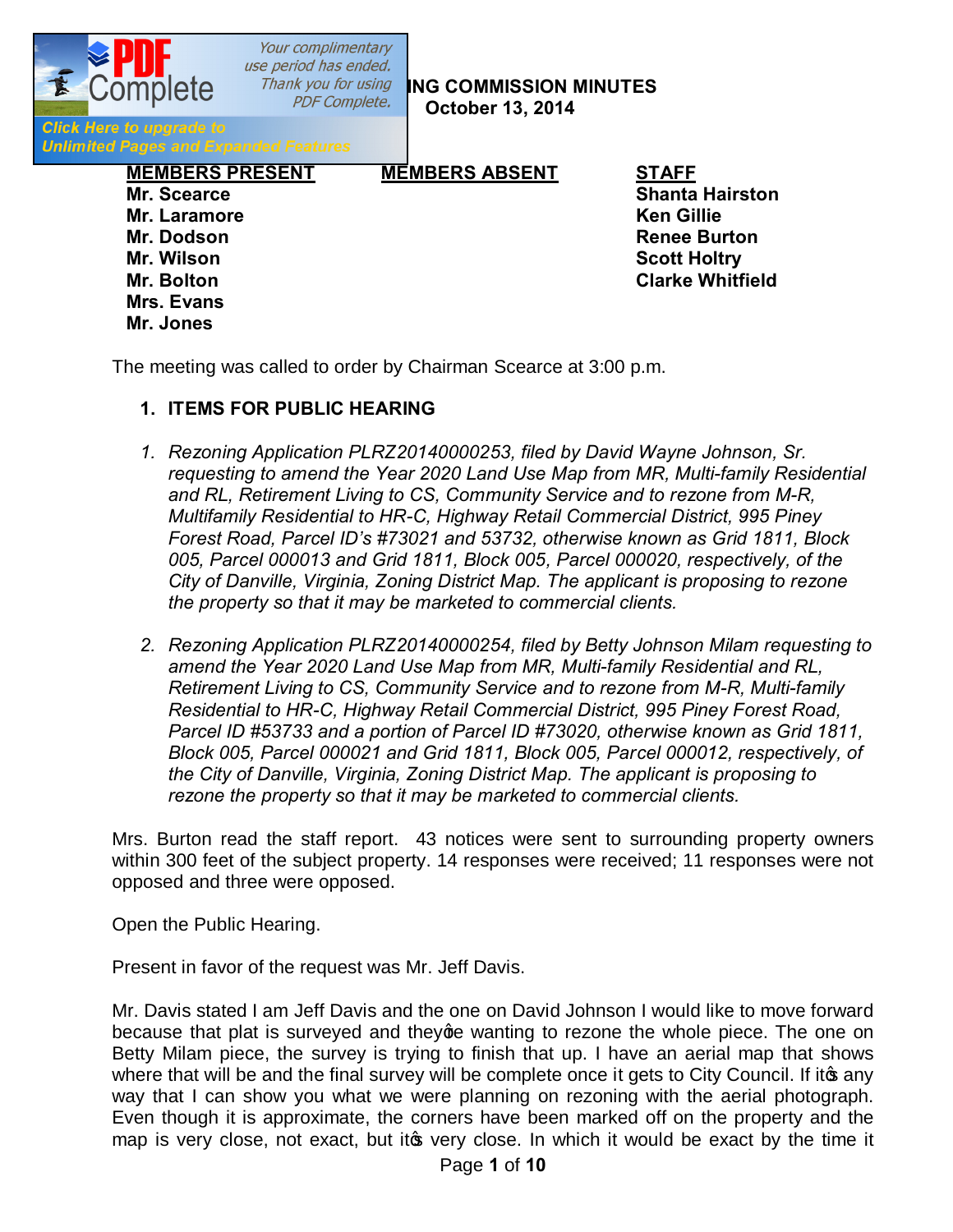

*use period has ended.* Juld like to move forward with yallo permission of moving<br>*Thank you for using* Les get to City Council. any questions or concerns on this ik you for using es get to City Council, any questions or concerns on this *PDF Complete.* 

Unlimited Pages and Expanded Features expections from the Commission for the applicant? Do you have an aerial photo where you can give each one a copy or you just have one?

Mr. Davis stated yeah I just have this one.

Mr. Scearce stated ok let me see it. Just let them take a look at it.

Mr. Dodson asked this isng going to affect the trailer park is it? I mean the ones that are there.

Mr. Scearce stated they need to see if they can deal with that. I think the problem weeve got is that it is not a definitive part that we can describe but let is see what staff has to say. Any questions from some of the Commissioners for the applicant?

Mr. Jones stated question to staff. In all the years, love never had the situation where someone is asking for something to be done before City Council meeting after this meeting. Is that something that of usual and has been done in the past?

Mr. Gillie stated no, it is not something that is usual. We have a definitive boundary to say we ge recommending approval of X point so and so acres. It is either kind of an all or nothing until we having something to go along with.

Mr. Jones asked so if we decided to approve this, we could put conditions on it that this must be done before City Council meets or something like that?

Mr. Gillie stated you cand put conditions on a rezoning that to proffered by the applicants. No you couldnot put a condition on that it to done before City Council.

Mr. Wilson stated is it appropriate to ask the reason for the urgency.

Mr. Davis stated there ts not an extreme emergency. I guess what we were hoping to have is to be able to market the property with both of them being rezoned at the time. The survey is just a little bit behind and it wong take long to finish, but by this date- weeve had some rain and different things where he hasng been able to finish. We ye come in kind of right at the last and so he just was not able to get out there and finish up. Wed have the map in time for City Council, it is just today we do not have it. So what I was hoping is by this map even though it ont down to the foot, it going to be down to the foot and at the end of the day the end result is not going to be hardly any difference on that land than what the shown on the map. I mean it may be ten foot or something like that but it to not going to be much different from what I marked on the map and what the survey will come in as.

Mr. Scearce asked any other questions?

Mrs. Evans stated I have a concern. Based on the discussion at our last meeting regarding City Council tabling something after there had been no opposition at Planning Commission, I am very reluctant to approve something on the condition that it to completed once City Council meets. As a Planning Commission I think we recommended for people come before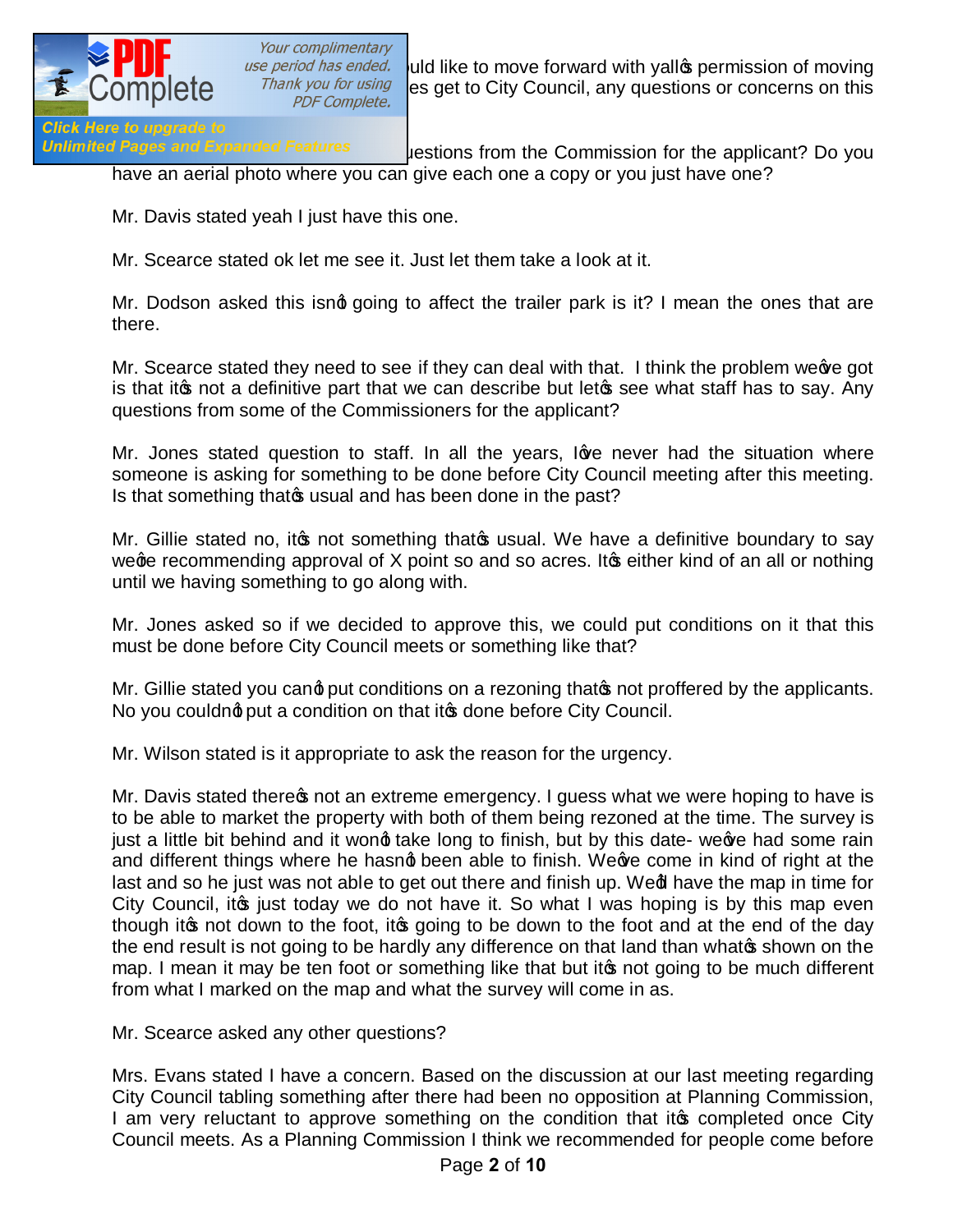

*use period has ended.* Incil take into consideration what Planning Commission<br>*Thank you for using* y they yote and I would prefer that we not yote on this  $\frac{v}{v}$  or  $\frac{v}{v}$  is they vote and I would prefer that we not vote on this *PDF Complete.* 

Unlimited Pages and Expanded Features hat. I dong think it a big deal, but anything that we can process is a little bit of a concern for me.

Mr. Scearce asked are there any other questions? You may take your seat. Anyone else who would like to speak on this particular item?

Close the Public Hearing.

Mr. Scearce stated it a up to you to make a motion to do whatever you want to do. The first property from David Wayne Johnson, you can vote on that one because they ge asking for the whole property to be zoned. The Milam property is the one where we dong have a defined area so we can table that one. Wed have to have two votes anyway. So can I have a motion or any other comments?

Mr. Wilson stated I just have a question. You guys were okay on the first one. You asked for tabling until we actually get the information on the second one, correct?

Mr. Gillie stated that o correct. We ge not opposed to the rezoning request. It was it as Mr. Davis said that ten feet is hard because you cand have split zoning on properties so we need to know where our boundaries are going to be. The rezoning itself wege not opposed to it ig just the information is a little lacking, so that if why we recommend to table it.

Mr. Wilson stated well then we also have neighbors around it who might see this ten feet differently as we might right this minute.

Mr. Scearce asked any other comments or questions?

Mr. Jones stated Igm also reluctant to set a precedence of doing something before the fact that something is done as Mrs. Evans and Mr. Wilson.

Mr. Scearce stated well I think it to pretty unanimous it seems on that so we can call for a motion.

**Mr. Wilson made a motion to recommend approval of Rezoning Application PLRZ20140000253 as submitted. Mr. Laramore seconded the motion. The motion was approved by a 7-0 vote.** 

**Mr. Wilson made a motion to table Rezoning Application PLRZ20140000254. Mrs. Evans seconded the motion. The motion was approved by a 7-0 vote.** 

*3. Rezoning Application PLRZ20140000261, filed by William Gentry requesting to amend the Year 2020 Land Use Map from PSA, Public and Semi-Public Areas, NS, Neighborhood Service and SSR, Suburban Single Family Residential and to rezone from S-R, Suburban Residential to LED-I, Light Economic Development Industrial, Parcels #75893, #75892 and #75890, otherwise known as Grid 2505, Block 003, Parcel 000006, Grid 2505, Block 003, Parcel 000005 and Grid 2505, Block 003, Parcel 000004, respectively, of the City of Danville, Virginia, Zoning District Map. The*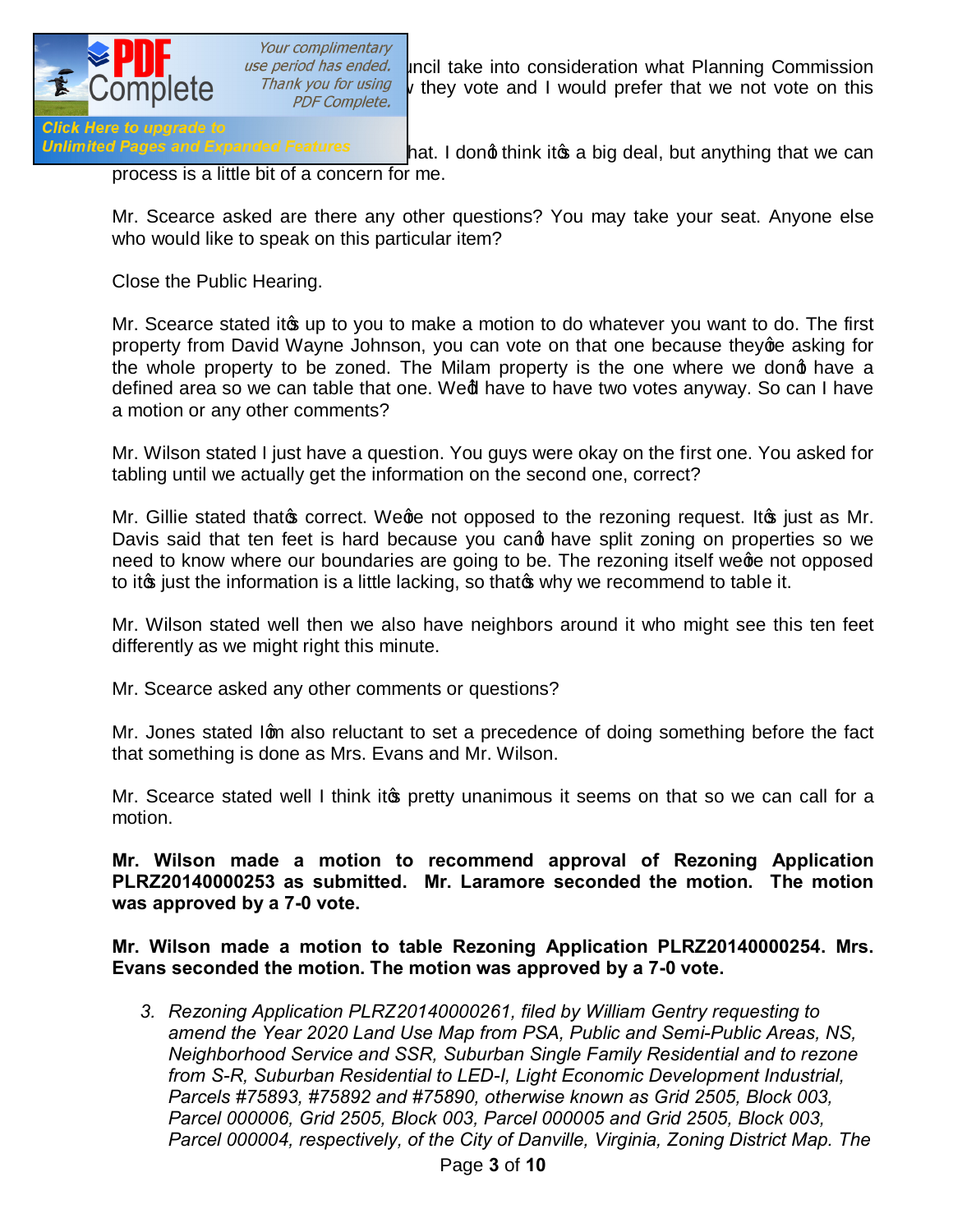

Your complimentary *Thank you for using<br>PDF Complete.* 

*ase period has ended.* The and consolidate the properties to construct

Click Here to upgrade to<br>Unlimited Pages and Expanded Features expanses were received: five responses were not en responses were received; five responses were not

opposed and five were opposed.

Chairman Scearce opened the Public Hearing.

Mr. R.J. Lackey was present in favor of the request.

Mr. Lackey stated Igm R.J. Lackey representing the owner. As most of you are aware it out across from the old Piedmont Precision Machine Shop off of Goodyear. That whole area is commercial down towards Goodyear. It seems to me that moving it this far shouldng be objectionable. I dong think staff found it objectionable. Really Ign here to answer any questions that you may have.

Mr. Scearce stated ok. Mr. Bolton?

Mr. Bolton asked do you at the last similar location there was no sewer. There may not be one here needed with the storage.

Mr. Lackey stated with the storage I dong think we would need it and I dong think it is available to answer that question, but clearly with that size property it should be for an office.

Mr. Bolton stated and that  $\infty$  a good thing to know what  $\infty$  going there so that we can make those decisions.

Mr. Gillie stated to answer your question sewer would not be available in the mini warehouses as long as they dong have an office, as long as ito unmanned storage itos not required.

Mr. Scearce asked any other questions?

Mr. Wilson stated this is a pretty basic drawing. If we use this to go forward, the storage warehouse is the use for this building?

Mr. Lackey stated it is the intended use to answer that question. There on time table on it, but having looked at the surrounding area Mr. Gentry has decided that is the best use for that. So I expect it will be a regular use, but I dong want to say and then three months from now something of happened.

Mr. Wilson stated but eventually that of that type of use.

Mr. Lackey stated correct.

Mr. Wilson stated it going to be really limited because you dong have sewer.

Mr. Lackey stated the property itself limits the usage you can have and this one, without meeting the water and sewer, there pretty good valuable use.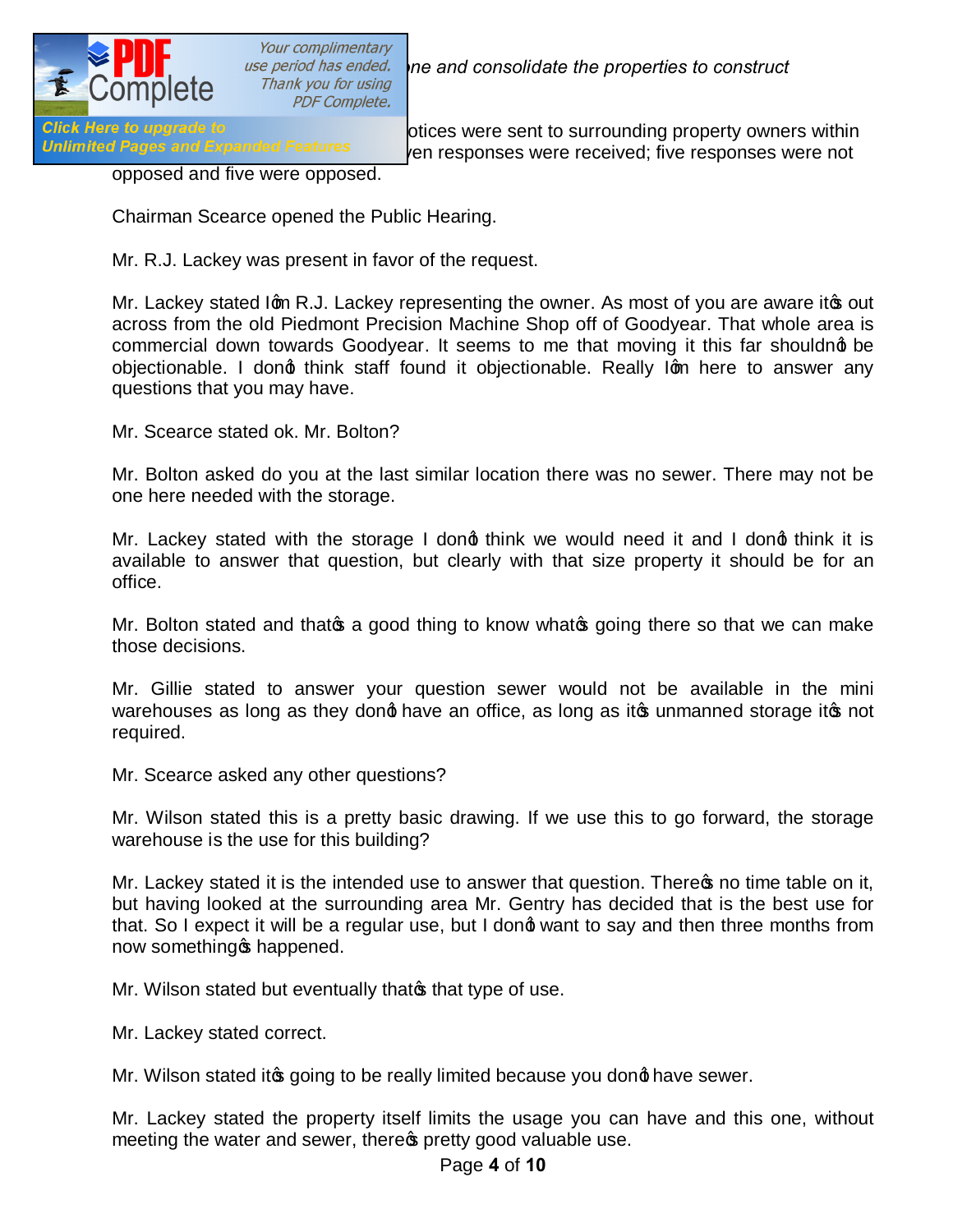

Your complimentary use period has ended.

Thank you for using ons? Anyone else wish to speak?

Click Here to upgrade to expanded Features 2 Hearing.<br>Unlimited Pages and Expanded Features

**Mr. Bolton made a motion to recommend approval of Rezoning Application PLRZ20140000261 as submitted. Mrs. Evans seconded the motion. The motion was approved by a 7-0 vote.**

*4. Request to amend Chapter 41 entitled "Zoning Ordinance" of the Code of the City of Danville, Virginia, 1986 as amended, more specifically Articles 3.K. and 3.L.entitled "CB-C, Central Business Commercial" and "TW-C, Tobacco Warehouse Commercial", respectively, Section C: entitled "Uses Permitted by Special Use Permit" to allow an accessory building or accessory use without a primary building being located on the parcel and to amend Article 7: entitled "Nonconforming Uses", to address how nonconforming may be permitted to continue.*

Mrs. Burton read the staff report.

Chairman Scearce opened the Public Hearing.

Mr. R.J. Lackey was present to speak in favor of the request.

Mr. Lackey stated Ign R.J. Lackey I represent Danville Tobacco District LLC, the Golden Leaf Bistro LLC, and Piedmont Lands of Virginia LLC. Danville Tobacco District owns the Golden Leaf building and obviously the Golden Leaf, I dong know if you all have been there, itos a restaurant there. Piedmont Lands of Virginia has recently purchased a 341 Main Street and 309 Main Street which are the building that I work in and the Old Sovereign Bank building and the parking lot that sits directly across from the Golden Leaf Bistro, those are all related and were all sold recently. The Golden Leaf Bistro would like to move the dumpster that is in the back of the building out by the back of that deck across to that land. They ge related entities. The LLCs are all owned by Mr. Gentry so there to problem with ownership issues. The reason for that, there **s** several. First of all, if you eat out on the deck you will realize that occasionally you will get an odor which is unpleasant and even though we are paying for a clean dumpster to be brought every two weeks, you still have that issue particularly in the heat of the summer when a deck is being used. So the first part would be for the patrons. The second reason is to expand the deck. Again if you we been there you'll know on a Friday night you are got to call often to get reservations to eat out there. It os something that the community likes, it to been very popular. We of like to expand the deck and obviously the dumpster gets in the way of that expansion as well as the odor from the dumpster if you get closer to it. So from the operational standpoint, the owner would like to do that. The third reason that wege requesting this is that we are somewhat concerned about the Fire Department and traffic on that street. The truck emptying will have easier access in the parking lot than it does on Loyal Street. So again for safety and convenience and pedestrian and motorway, we think its the best thing to do. If you have looked around that area, I walked around down there today, and you can see four or five Dempsey dumpsters that sit out there. This one would actually be enclosed. The intent is not to put a big, unsightly dumpster on the end of the piece of property. Obviously Mr. Gentry has invested a great deal of money in the Tobacco District and the River District and he has no desire to see that lessened by aesthetics, so it will be enclosed in one of the corners of the lot. Ign here to answer any questions.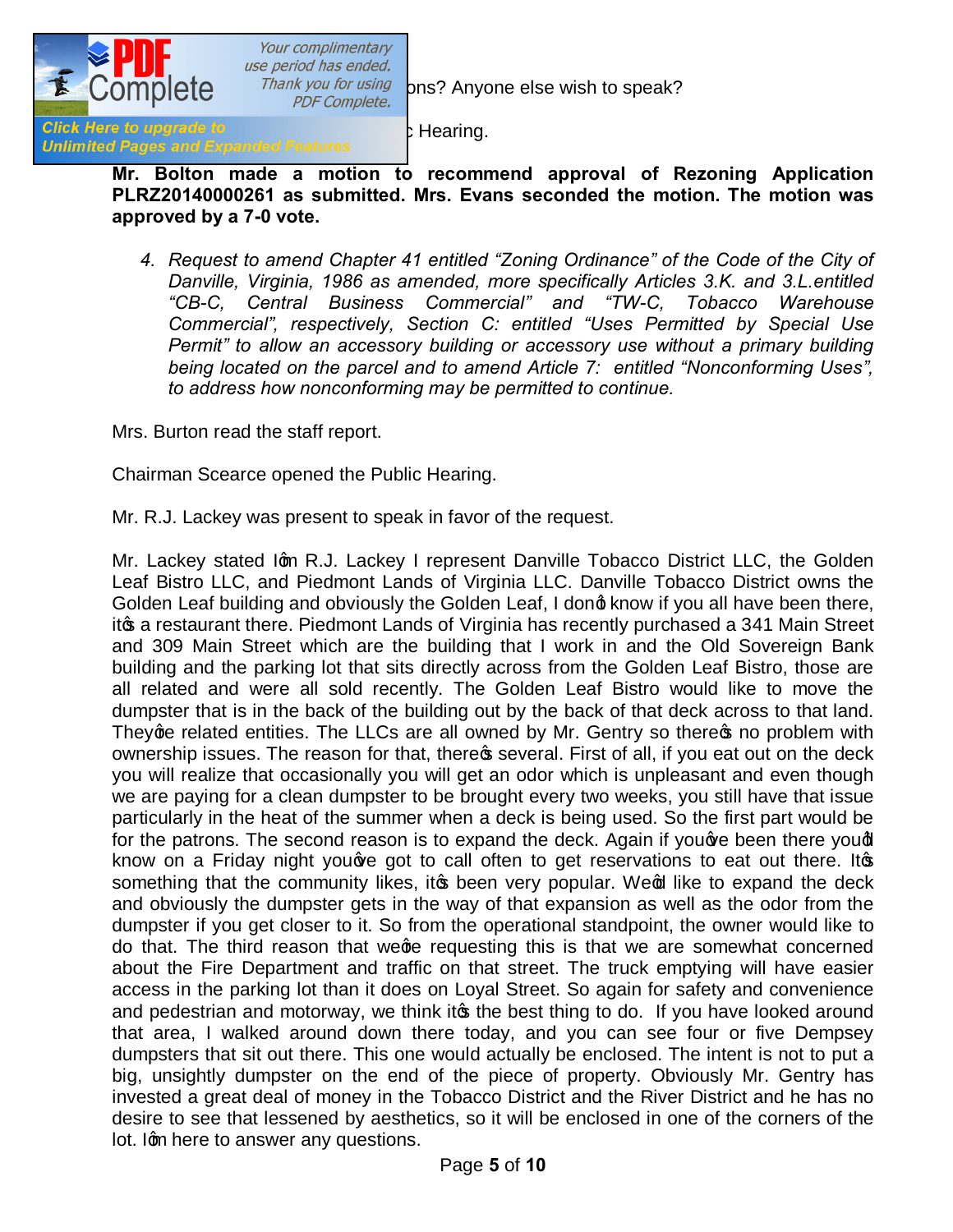

Your complimentary use period has ended.

Thank you for using  $\frac{1}{2}$  now is just a code change, any questions about that? one of these items?

**Click Here to upgrade to** Unlimited Pages and Expanded Features **State Stearing.** 

Mr. Bolton stated just a comment. love read through it all and feel relatively comfortable myself, but I dong know nearly as much as staff. Ign comfortable enough to vote on both is what Igm saying, but I want to make sure everyone else is and you feel like this answers all the questions that changing the State code answers. How does staff feel about it I guess? I dong mind tabling half of it then doing half, love read it and I think I understand right much of it. It seems like it solves some of the issues but there may be others lurking that Ign unaware of. I just want to make sure we vote on both or just one depending on everyones comfort level, including yours.

Mr. Gillie stated weev presented what we think addresses the issues. Whether it addresses all the issues is hard to answer because the more you think about something, the more other situations come into play. Youge not necessarily sure how they would be affected by it. The state code is rather limited in Virginia being a Dillon Rule state. We are limited in what we can do based on 15.223-07. So weeve done the best we can to address issues that wege aware of based on 15.223-07. We are presented some of the things by Special Use Permit which would allow for Planning Commission and City Council to hear the cases, especially on the length of time for nonconformities. We felt that was a fair process and would allow neighborhoods to get involved in any cases and also debate any issues in front of both Planning Commission and City Council. It also would take some of the things away from the Board of Zoning Appeals aprocess which is much more strict legally because of certain criteria they have to meet according to state law. Planning Commission and City Council can look at things slightly different because they ge not hemmed in by what the code sections of Virginia say regarding the granting of variances so we think that is a positive step. Will it take care of everything? We dond know until we try it, so this is our first step. For parking, we we tried to basically stole that from another code in Virginia. Scott and I cand remember which one, but wee gotten our information from like thirty different cities, we took that one pretty much word for word from someone else so thank you that other city in Virginia who provided that one to us. It is what it is and we ge got what we ge got right now. This is the best we can do at the moment.

Mr. Scearce stated I think what it does, to my understanding, it gives some relief to unique property is situations where your hands arengt tied to the owner of the property where they can go ahead and use the property. We were talking earlier if we see down the road that we need to amend this then we can come back and amend it if we see it. This is something that I think City Council asked that staff do. Any other questions?

## **Mr. Bolton made a motion to recommend approval of request to amend Chapter 41 entitled "Zoning Ordinance" of the Code of the City of Danville, Virginia as submitted. Mr. Jones seconded the motion. The motion was approved by a 7-0 vote.**

*5. Special Use Permit Application PLSUP20140000263, filed by the William Gentry requesting a Special Use Permit to construct an accessory building without a primary building in accordance with Article 3.K; Section C, Item 28 of the Code of the City of Danville, Virginia, 1986, as amended, at Parcel ID#21242, otherwise known as a portion of Grid 2713, Block 010, Parcel 000006 of the City of Danville, Virginia,*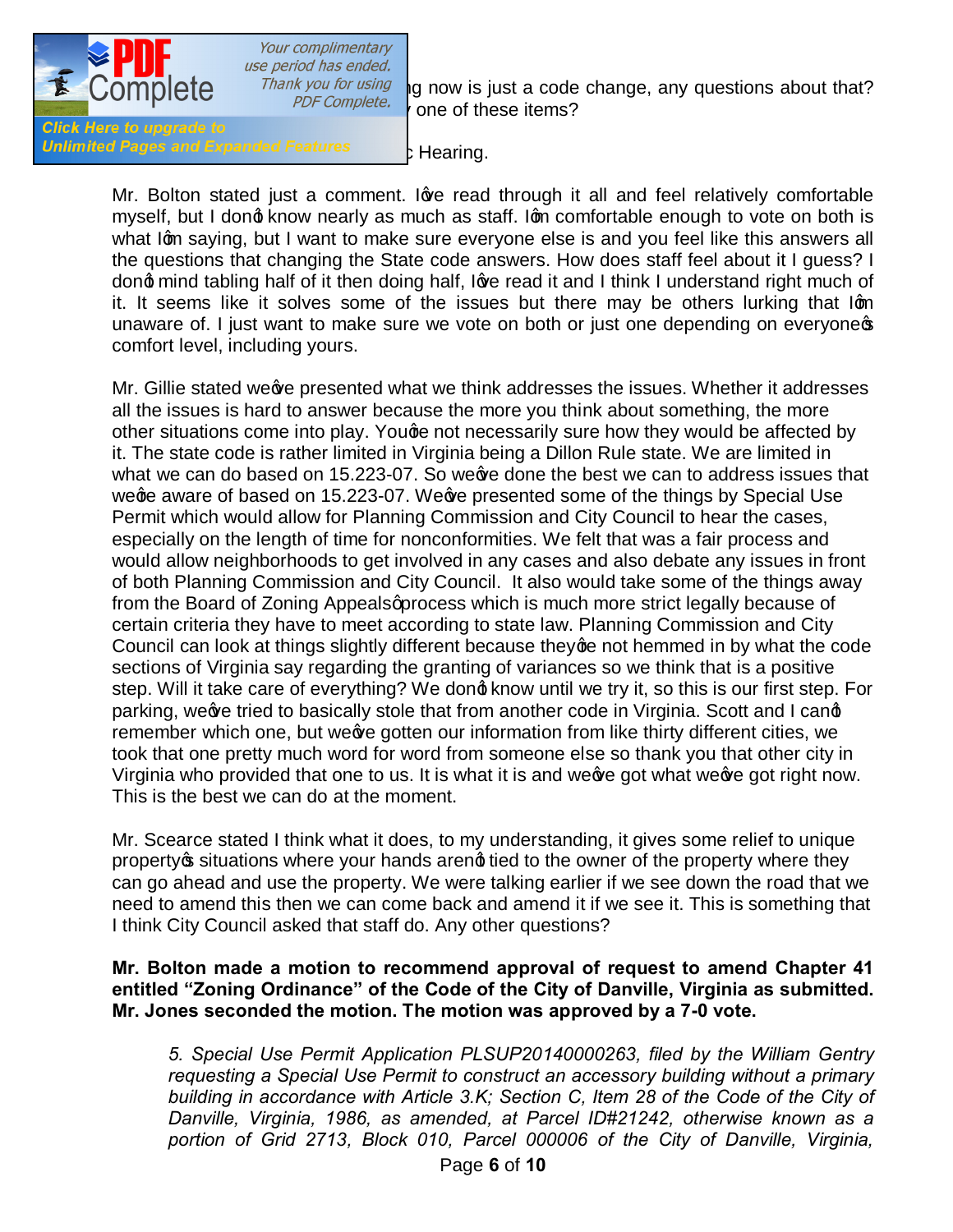

*Dise period has ended.* plicant is requesting to construct a dumpster enclosure and a parking lot a mark you for using  $\frac{1}{2}$  building that is being used as a narking lot *ak you for using building that is being used as a parking lot. PDF Complete.* 

Click Here to upgrade to<br>Unlimited Pages and Expanded Features 19 notices were sent to surrounding property owners erty. 11 responses were received; Ten responses were

not opposed and one was opposed.

Chairman Scearce opened the Public Hearing.

Mr. R.J. Lackey was present on behalf of request.

Mr. Lackey stated I dong have anything to add Mr. Chair but I thought there may be questions.

Mrs. Evans asked do you plan to add some grassy areas to the parking lot, some green scaping?

Mr. Lackey asked other than whate existing?

Mrs. Evans stated yes.

Mr. Lackey stated there no plan to do so. I mean parking downtown is at a premium and to add grass to an area where people can park doesnot make a lot of business sense. You know I think over time we will dress it up because it can use some plantings, but to go into the actual parking lot and put grass or trees or anything else is not in our plans.

Mr. Scearce asked its all currently paved now right?

Mr. Lackey stated yes.

Mr. Scearce stated there **s** no dirt or anything there?

Mr. Lackey stated no.

Mrs. Evans stated well we have one person from the public who has recommended that and also to add light to two existing power poles.

Mr. Lackey stated I think if Ign reading the same comment that youge reading, shegs talking about the perimeter and not the interior and over time, yes. The perimeter will get dressed up. Mr. Gentry has owned that parking lot for about a month I think, and I should know this because I closed the deal, but about a month or so. But is it in the plans to dress up the exterior, absolutely, I thought you were talking about the interior which would take away from existing parking.

Mrs. Evans asked and her request about the two existing power poles?

Mr. Lackey stated again we have no plans to do so. At this point, it may be one of those things in the future as people are down there later at night. Iom down there at 11 and 12 o o lock at night and it well lit. Ign not sure what her desire is to have more light, particularly since there are no residents there. But the giant lighting blasting in someone presidence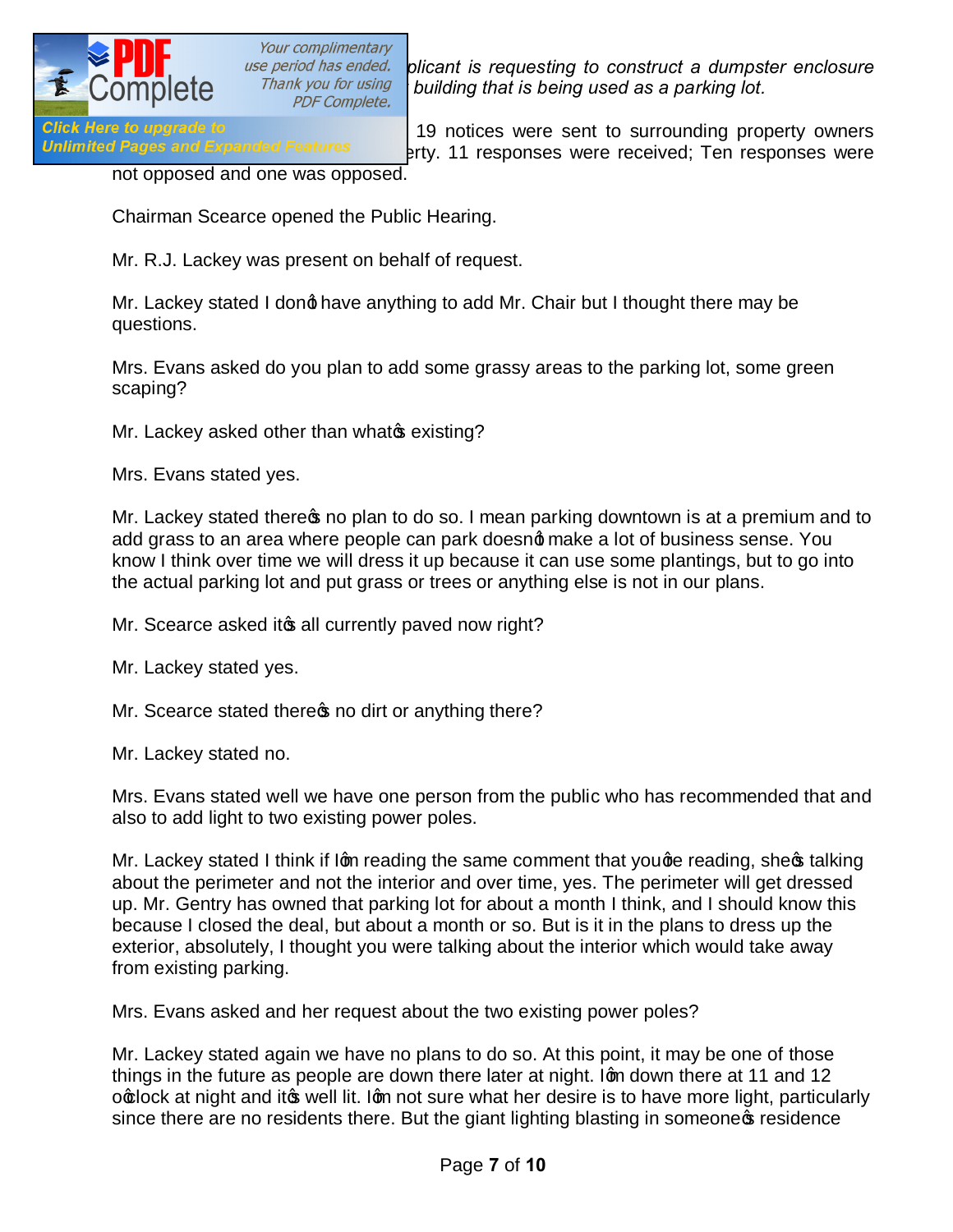

use period has ended. Jown there later at night and we determine it would help<br>Thank you for using vend ruled it out nk you for using vend ruled it out.<br>PDF Complete.

Mr. Jones asked did Mr. Whitt express to you or Mr. Gentry why he was opposed?

Mr. Lackey stated no weeve not heard anything directly from Mr. Whitt.

Mr. Wilson asked do you know where on that property youge planning on putting that dumpster?

Mr. Lackey stated the back left corner, the one closest to Whitt. It ig right near the dumpster already there. I are got the wrong side. It as the back right, near the Williams gdumpster.

Mr. Wilson stated getting into that lot it to very narrow and getting out you feeling like you ge riding over that curb, so Ign trying to imagine one of those big, as we have to deal with over on West Main, one of those big trucks coming in there and having access to all of that in and out.

Mr. Lackey stated there are plans that were approved for the entrance and exit for that very reason.

Mr. Wilson asked so is that something that has been submitted yet as part of this?

Mr. Gillie stated we do not have that yet.

Mr. Bolton asked the River District Design Commission, areng they going to have to issue a Certificate of Appropriateness? Areng they the ones to decide where it to be placed and the design of this? So any proffers that we put on this, would they be void? Ign just wondering would we need to be too concerned with placement or just assume that River District Commission is just going to take care of those type issues with the driveway and those things.

Mr. Gillie stated the River District Commission will have approval of location, where it goes, driveway entrances- that doesng fall under the River District Commission, that the City handles themselves- but the location, screening, and other things like that do have to go in front of that Commission. If you put conditions on it then those conditions would also be binding. The only question would be is if your conditions differ from the conditions they put on. Then you have two sets of conflicting regulations, but yes River District will have to review this. That why staff only recommended certain conditions on it, we left the rest up to when it goes to River District. He cand go to River District yet to have it approved because right now he cand put it there anyway, so that of be kind of cart before the horse. They cand look at it until you guys allow them to have it there.

Mr. Bolton asked could he put the dumpster there now anyway or is it because here putting a structure around it, it to creating a special use need? Could he just go put the dumpster there without it?

Mr. Gillie stated we do not put dumpsters in the City unless they are enclosed now so no, he could not place a dumpster there now.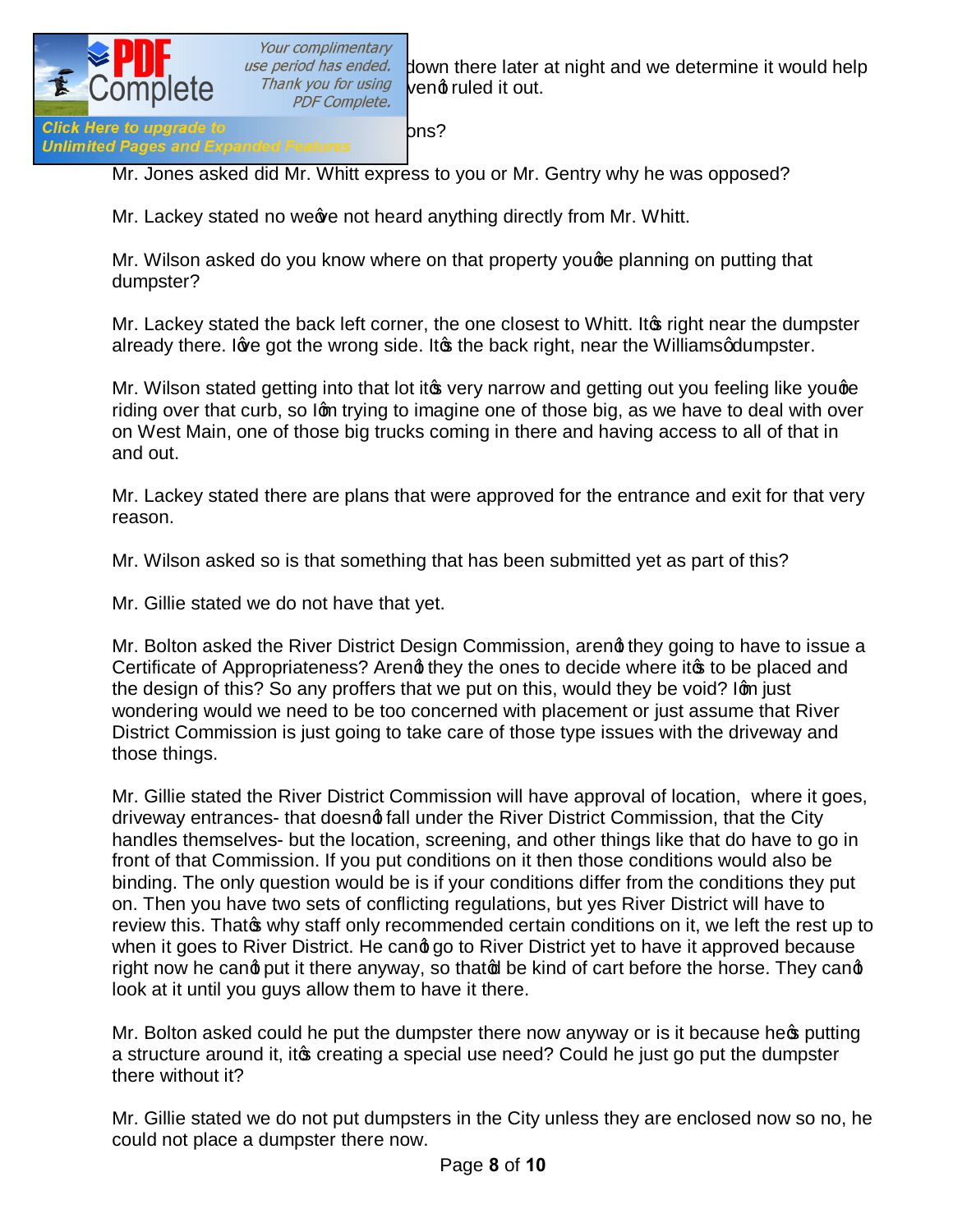

Mr. Gillie stated no. We would like to work with them to try to get it all resolved to make it better looking, but no it would not.

Mr. Wilson asked is that something yad would be interested in?

Mr. Lackey asked what of that?

Mr. Wilson stated working with the other dumpster owners.

Mr. Lackey stated wege happy to make it all similar assuming that everyone can agree. But I dong think, knowing some of those people personally, a lot of them are going to agree to do anything since they ge grandfathered in but we ge certainly willing to.

Mr. Bolton stated with the condition of the consolidation, I think they put a condition on it to consolidate those lots.

Mr. Lackey stated yeah it its just an added cost, but it its a minimal cost.

Mr. Scearce asked any other questions or comments?

Chairman Scearce closed the Public Hearing.

**Mr. Laramore made a motion to recommend approval of Special Use Permit Application PLSUP20140000263. Mr. Jones seconded the motion. The motion was approved by a 7-0 vote.**

## **II. MINUTES**

**Mr. Jones made a motion to request that the September 8, 2014 minutes with the discussion on pages 11-14 be sent to City Council for review. Mrs. Evans seconded the motion. The motion was approved by a 7-0 vote.**

**Mr. Jones made a motion to approve September 8, 2014 minutes as submitted. Mrs. Evans seconded the motion. The motion was approved by a unanimous vote.**

## **III. OTHER BUSINESS**

Mr. Gillie introduced DeShanta Hairston as the new Senior Secretary for Community Development.

Mr. Gillie announced that the Agenda for Planning Commission would be available on the City ture website and iPads would be used for future meetings.

Mrs. Burton announced that a motion was made by Board of Zoning Appeals for Planning Commission to research the sign section addressing codes and consider the possibility of